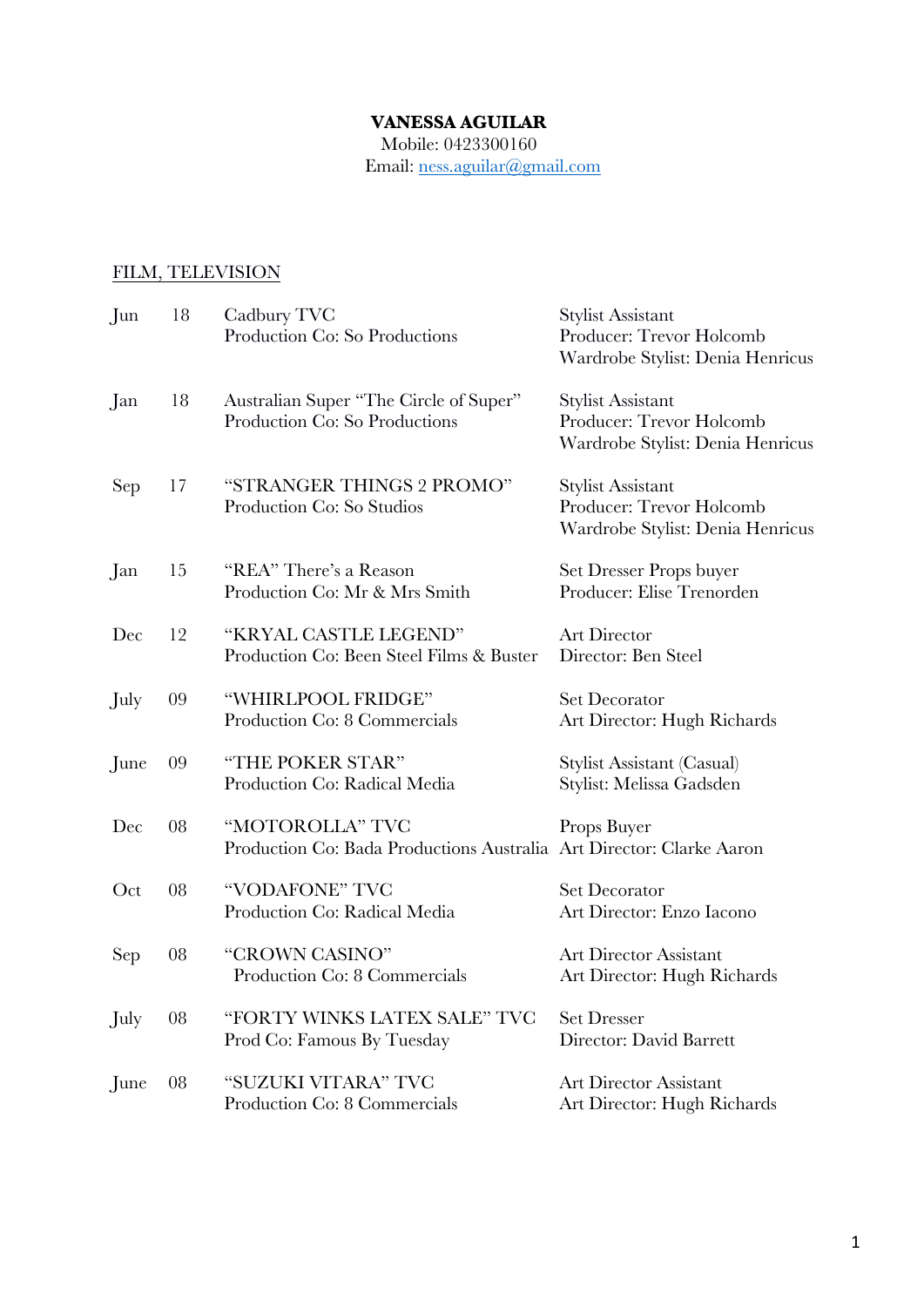| Apr        | 08 | "HOLE IN THE WALL" TV Show<br>Production Co: Fremantle Media                                           | Props Buyer<br>Producers: Asif Zubairy,<br>Nick Colquhoun               |
|------------|----|--------------------------------------------------------------------------------------------------------|-------------------------------------------------------------------------|
| March 08   |    | "TESLTRA VCFL" Corporate Video,<br>Production Co: Fabric Films<br><b>Agency: CHE</b>                   | Props Buyer<br>Producer: Krista Robertson                               |
| Feb        | 08 | "HONDA DIFFERENT BEATS" TVC<br>Production Co: Radical Media                                            | <b>Art Department Assistant</b><br>Production Designer: Paddy Reardon   |
| <b>Nov</b> | 07 | "DEVINE HOMES" TVC<br>Production Co: Big Bridge Pty Ltd                                                | <b>Set Dresser</b><br>Producer: Gayle Marshall                          |
| <b>Nov</b> | 07 | "THE PACFIC" U.S Mini Series<br>Production Co.'s: Play tone, HBO                                       | Production driver (casual)<br>Producers: Tom Hanks, Tony To             |
| July       | 07 | "PLAYING FOR CHARLIE" Feature<br>Production Co: Queen Ant Films                                        | Props Buyer<br>Production Designer: Julie Nelson                        |
| Apr        | 07 | "HOTONDO HOMES" TVC<br>Production Co: Hub Productions                                                  | <b>Set Dresser</b><br>Producer: Simon Hoy                               |
| Mar        | 07 | "BAKER ST" (Australian Shoot) Feature<br>Production Co: Resolution Independent                         | Art Dept. Runner (Casual)                                               |
| Jan        | 07 | "SIMONDS" FUSION HOMES TVC<br>Production Co: Hub Productions                                           | <b>Set Dresser</b><br>Producer: Simon Hoy                               |
| Dec        | 06 | "BASTARD BOYS" Feature<br>Production Co: Flying Cabbage Productions Production Designer: Paddy Reardon | Art Dept. Assistant (Casual)                                            |
| Dec        | 06 | "JOHN HOWARD AT SCHOOL" TVC<br>Production Co: Sadako Films                                             | <b>Set Dresser</b><br>Production Designer: Paddy Reardon                |
| Dec        | 06 | "THE KING" Feature<br>Director: Matt Saville<br>Prod Co: Crackerjack Productions                       | Art Department Assistant (Casual)<br>Production Designer: Paddy Reardon |
| Aug        | 06 | "K MART" TVC Stills<br>Production Co: Hub Productions                                                  | Prop Stylist<br>Producer: Simon Hoy                                     |
| June       | 06 | "K MART" TVC<br>Production Co: Hub Productions                                                         | Prop Stylist<br>Producer: Simon Hoy                                     |
| May        | 06 | "K MART" TVC<br>Production Co: Hub Productions                                                         | <b>Set Dresser</b><br>Producer: Simon Hoy                               |